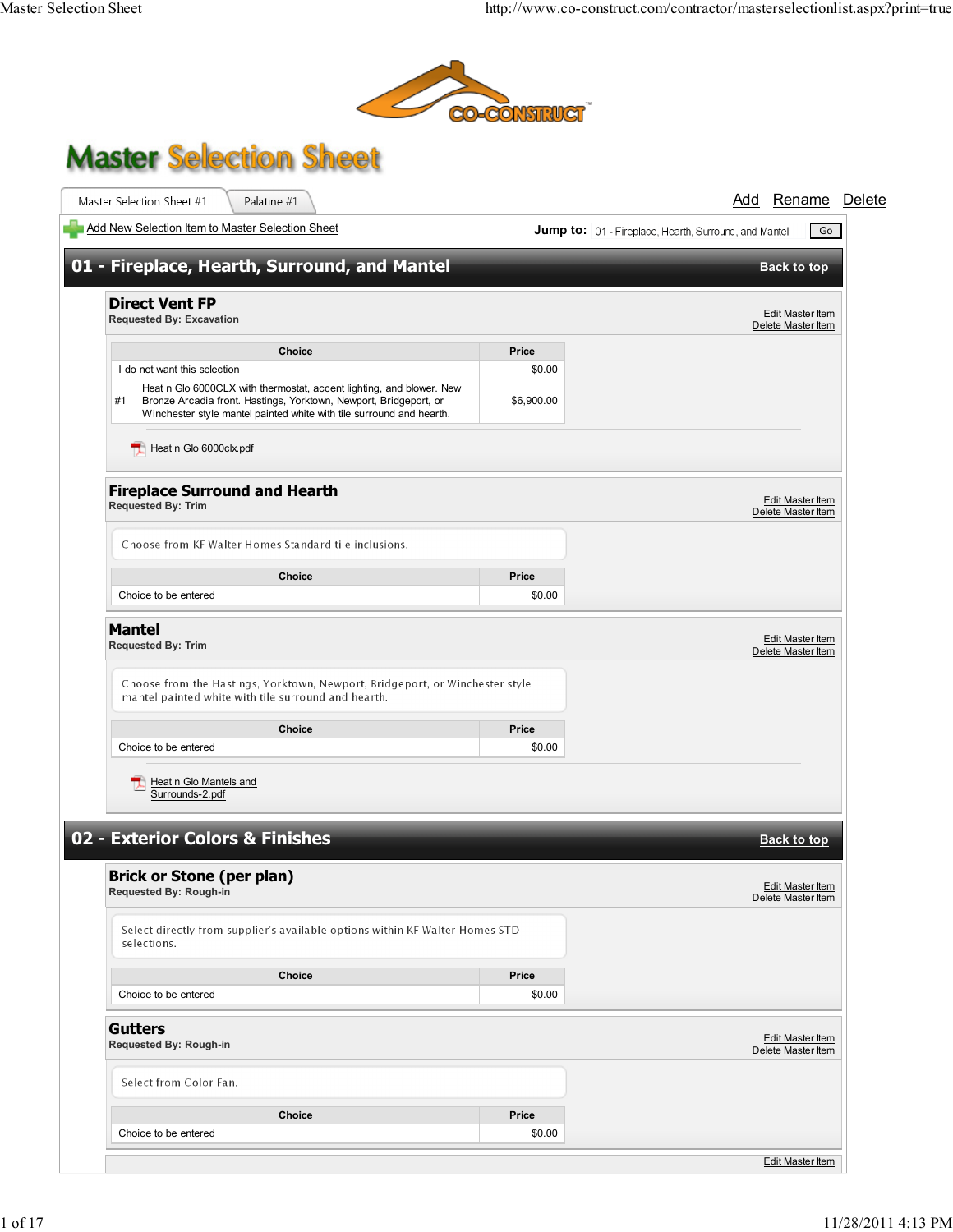| Price<br>\$0.00<br>\$3,500.00<br>$-$2,000.00$<br>james-hardie-siding-brochure.pdf<br>Price<br>\$0.00<br><b>Price</b><br>\$0.00 | Item<br><b>Edit Master Item</b><br>Delete Master Item<br><b>Back to top</b><br>Edit Master Item<br>Delete Master Item |
|--------------------------------------------------------------------------------------------------------------------------------|-----------------------------------------------------------------------------------------------------------------------|
|                                                                                                                                |                                                                                                                       |
|                                                                                                                                |                                                                                                                       |
|                                                                                                                                |                                                                                                                       |
|                                                                                                                                |                                                                                                                       |
|                                                                                                                                |                                                                                                                       |
|                                                                                                                                |                                                                                                                       |
|                                                                                                                                |                                                                                                                       |
|                                                                                                                                |                                                                                                                       |
|                                                                                                                                |                                                                                                                       |
|                                                                                                                                |                                                                                                                       |
|                                                                                                                                |                                                                                                                       |
|                                                                                                                                |                                                                                                                       |
|                                                                                                                                |                                                                                                                       |
|                                                                                                                                |                                                                                                                       |
|                                                                                                                                |                                                                                                                       |
|                                                                                                                                |                                                                                                                       |
|                                                                                                                                |                                                                                                                       |
|                                                                                                                                |                                                                                                                       |
|                                                                                                                                |                                                                                                                       |
|                                                                                                                                |                                                                                                                       |
| <b>TBD</b>                                                                                                                     |                                                                                                                       |
| <b>TBD</b>                                                                                                                     |                                                                                                                       |
|                                                                                                                                |                                                                                                                       |
|                                                                                                                                | <b>Back to top</b>                                                                                                    |
|                                                                                                                                | Edit Master Item<br>Delete Master Item                                                                                |
|                                                                                                                                |                                                                                                                       |
|                                                                                                                                |                                                                                                                       |
| Price                                                                                                                          |                                                                                                                       |
| \$0.00                                                                                                                         |                                                                                                                       |
|                                                                                                                                |                                                                                                                       |
| Anderson 100 Series Warranty.pdf                                                                                               |                                                                                                                       |
|                                                                                                                                |                                                                                                                       |
|                                                                                                                                |                                                                                                                       |
|                                                                                                                                | <b>Back to top</b>                                                                                                    |
|                                                                                                                                |                                                                                                                       |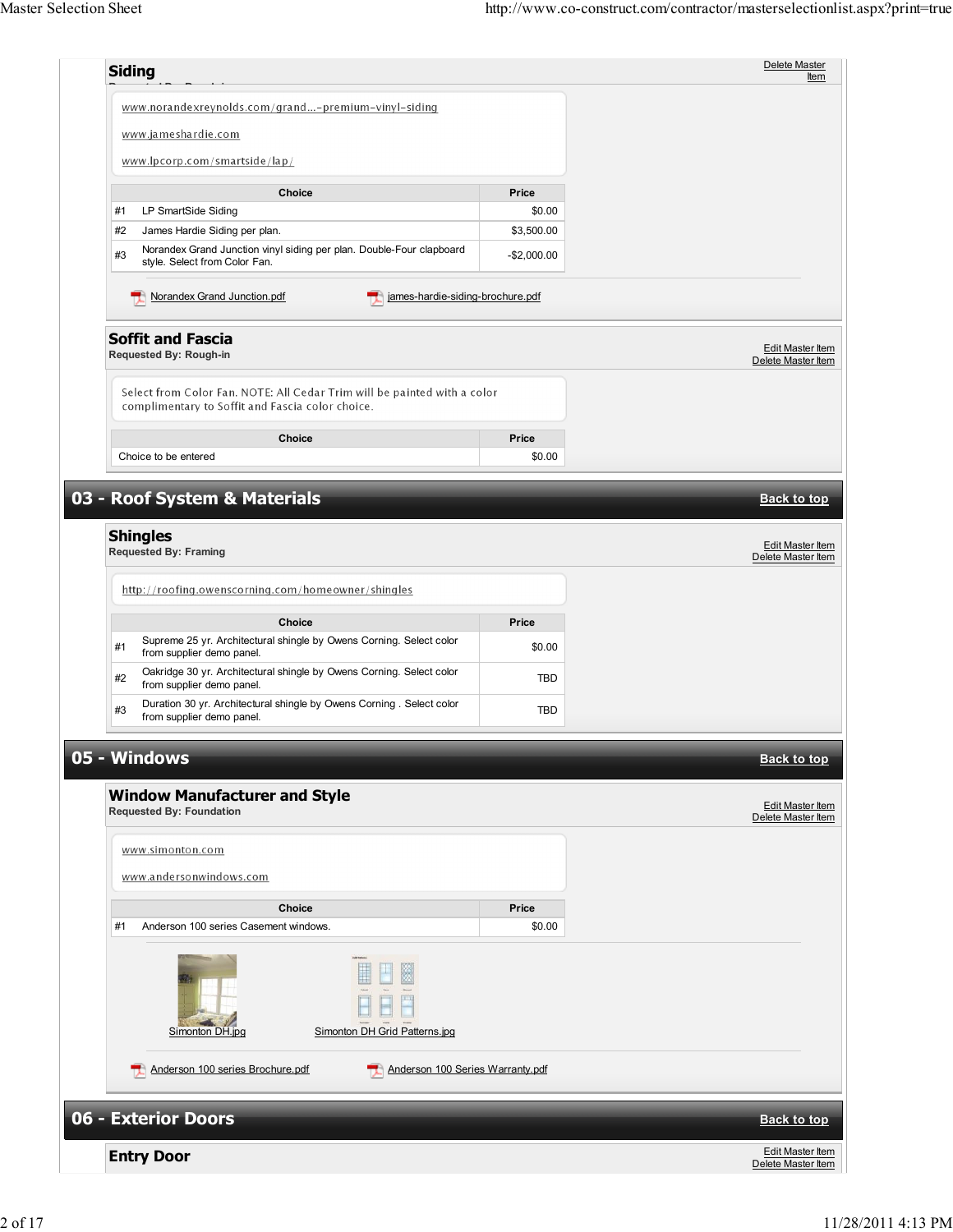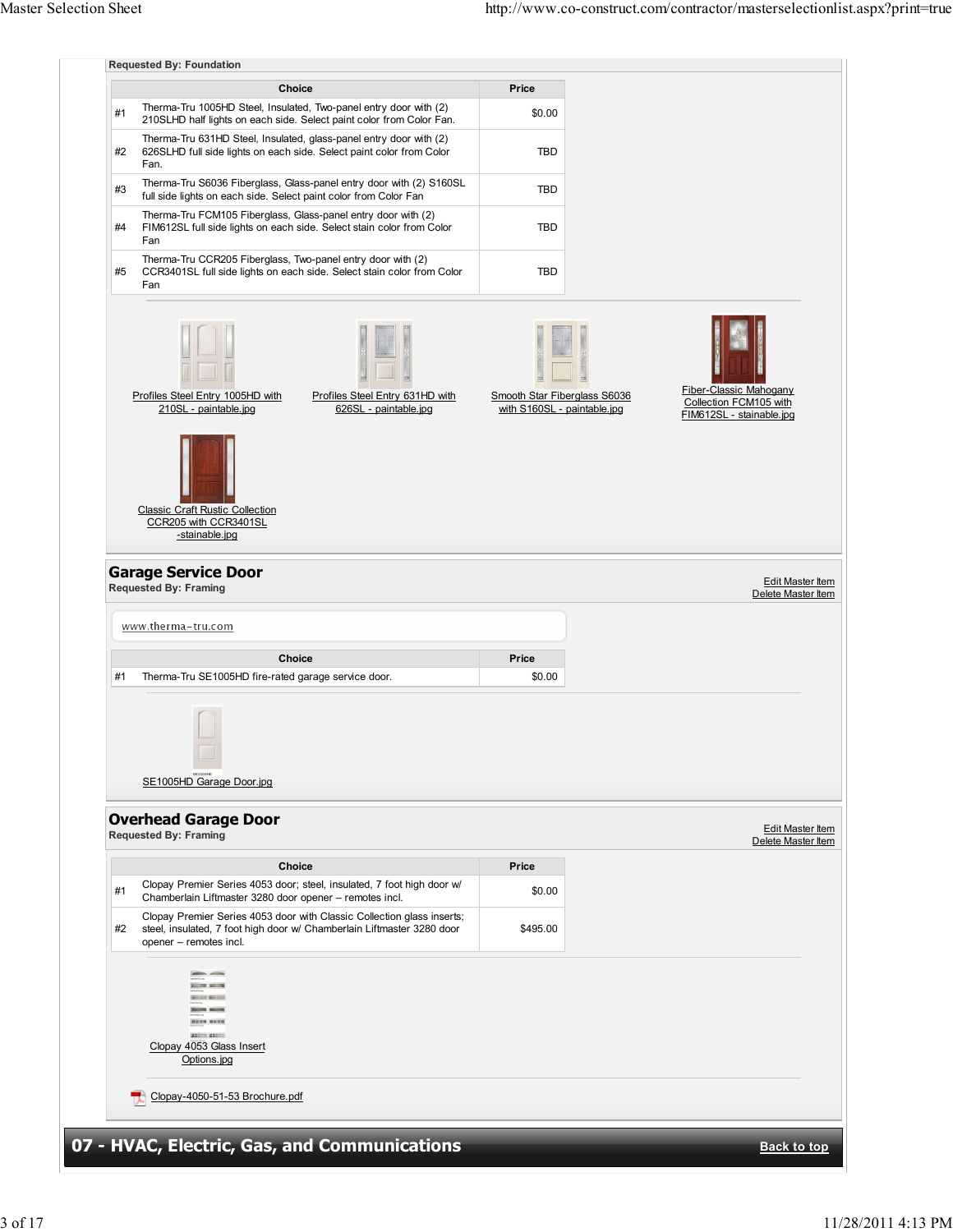| <b>Requested By: Framing</b>                                                                                                                                                                                                                       | <b>Communications - Additional Cable, Phone, and Ethernet Locations</b> | Edit Master Item<br>Delete Master Item |
|----------------------------------------------------------------------------------------------------------------------------------------------------------------------------------------------------------------------------------------------------|-------------------------------------------------------------------------|----------------------------------------|
| Additional cable, phone, or ethernet location are \$85 each. Total the number of<br>additional locations and multiply by 85 to reach the total price for this option.<br>Show locations on sketch.                                                 |                                                                         |                                        |
| <b>Choice</b>                                                                                                                                                                                                                                      | Price                                                                   |                                        |
| I do not want this selection                                                                                                                                                                                                                       | \$0.00                                                                  |                                        |
| Choice to be entered                                                                                                                                                                                                                               | <b>TBD</b>                                                              |                                        |
| <b>Electric - Additional Outlets and Switches</b><br><b>Requested By: Framing</b>                                                                                                                                                                  |                                                                         | Edit Master Item<br>Delete Master Item |
| Additional outlet or switch locations are \$85 each. Total the number of additional<br>locations and multiply by 85 to reach the total price for this option. Show locations<br>on sketch.                                                         |                                                                         |                                        |
| <b>Choice</b>                                                                                                                                                                                                                                      | Price                                                                   |                                        |
| I do not want this selection                                                                                                                                                                                                                       | \$0.00                                                                  |                                        |
| Choice to be entered                                                                                                                                                                                                                               | <b>TBD</b>                                                              |                                        |
| <b>Electric - Ceiling Fan Rough-in</b><br><b>Requested By: Framing</b><br>Ceiling Fan Rough-in's are \$125 ea. Total the number of additional locations and<br>multiply by 125 to reach the total price for this option. Show locations on sketch. |                                                                         | Edit Master Item<br>Delete Master Item |
|                                                                                                                                                                                                                                                    |                                                                         |                                        |
| <b>Choice</b>                                                                                                                                                                                                                                      | <b>Price</b>                                                            |                                        |
| I do not want this selection                                                                                                                                                                                                                       | \$0.00                                                                  |                                        |
| Choice to be entered                                                                                                                                                                                                                               | <b>TBD</b>                                                              |                                        |
| <b>Requested By: Framing</b>                                                                                                                                                                                                                       |                                                                         |                                        |
| Each upper cabinet run will have a duplex outlet installed inside. A single switch<br>will operate all of the duplex outlets in the cabinets.                                                                                                      |                                                                         | Delete Master Item                     |
|                                                                                                                                                                                                                                                    |                                                                         |                                        |
| Choice<br>I do not want this selection                                                                                                                                                                                                             | Price<br>\$0.00                                                         |                                        |
| #1<br>Kitchen Cabinet Lighting Rough-in                                                                                                                                                                                                            | \$495.00                                                                |                                        |
| <b>HVAC System</b><br><b>Requested By: Excavation</b>                                                                                                                                                                                              |                                                                         | Edit Master Item<br>Delete Master Item |
| Lennox HVAC system sized and specified per plan.<br>www.lennox.com                                                                                                                                                                                 |                                                                         |                                        |
| <b>Choice</b>                                                                                                                                                                                                                                      | <b>Price</b>                                                            |                                        |
| Lennox ML193 Furnace and 13ACX Air Conditioning Unit<br>#1                                                                                                                                                                                         | \$0.00                                                                  |                                        |
| Lennox 13ACX Air Conditioner.pdf<br>Lennox ML193 Gas Furnace.pdf                                                                                                                                                                                   |                                                                         |                                        |
| 08 - Tubs                                                                                                                                                                                                                                          |                                                                         | <b>Back to top</b>                     |
| <b>Tubs - Hall Bath Tub/Shower Combo</b><br><b>Requested By: Foundation</b>                                                                                                                                                                        |                                                                         | Edit Master Item<br>Delete Master Item |
| <b>Choice</b>                                                                                                                                                                                                                                      | <b>Price</b>                                                            |                                        |
| #1<br>Sterling Ensemble 7112 tub with tiled walls from STD tile selections                                                                                                                                                                         | \$0.00                                                                  |                                        |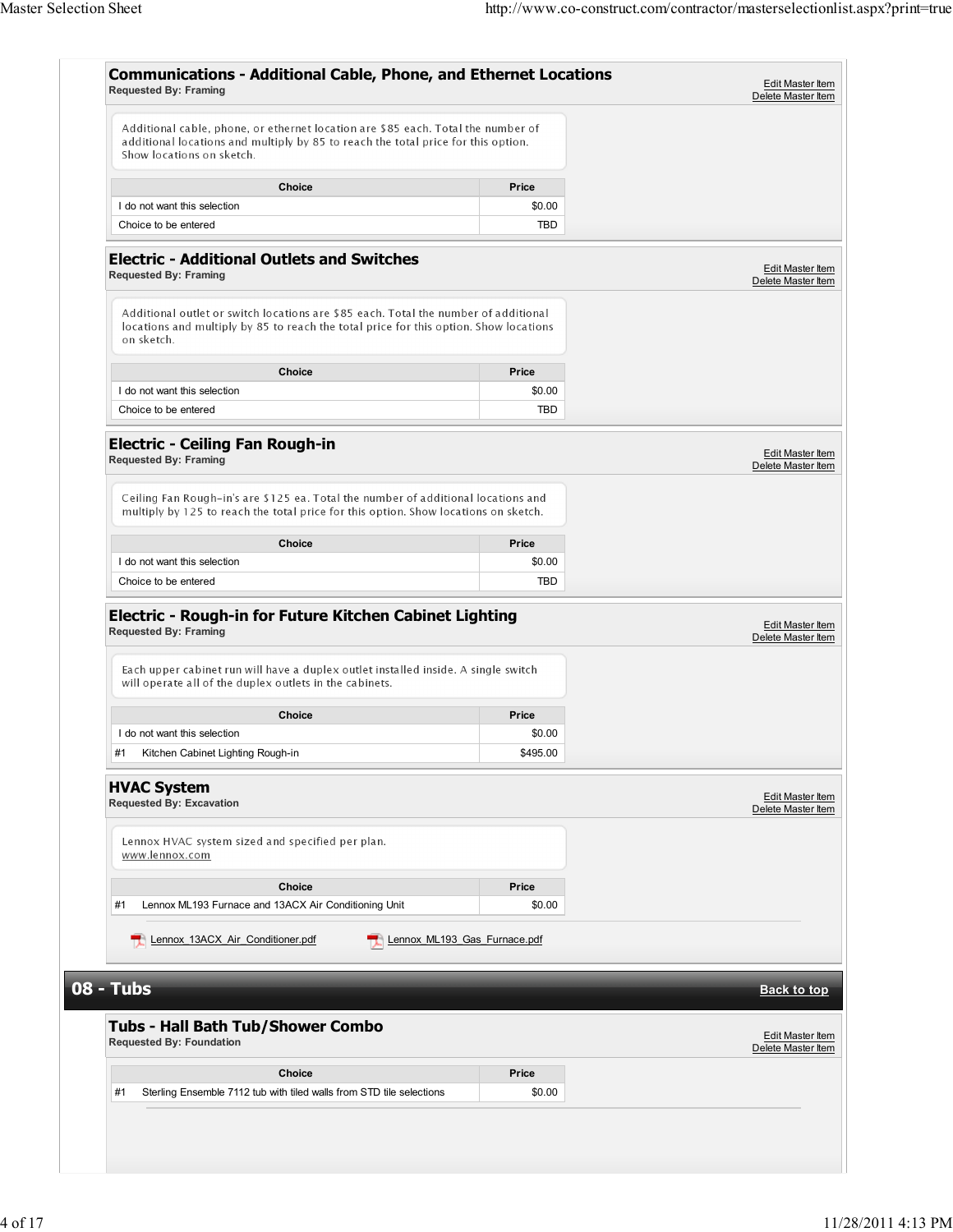| Sterling-71121110-0-rw-tub.jpg                                                                                                     |                   |                 |                   |                                                                                                                                   |
|------------------------------------------------------------------------------------------------------------------------------------|-------------------|-----------------|-------------------|-----------------------------------------------------------------------------------------------------------------------------------|
| <b>Tubs - Master Bathroom Tub</b><br><b>Requested By: Foundation</b>                                                               |                   |                 |                   | Edit Master Item<br>Delete Master Item                                                                                            |
| www.us.kohler.com/index.jsp                                                                                                        |                   |                 |                   |                                                                                                                                   |
| Choice<br>K-1107 Kohler 6032 Soaker Tub<br>#1                                                                                      |                   | Price<br>\$0.00 |                   |                                                                                                                                   |
| K-1107 Kohler 6032 Soaker<br>Tub.jpg                                                                                               |                   |                 |                   |                                                                                                                                   |
| <b>09 - Sinks</b>                                                                                                                  |                   |                 |                   | <b>Back to top</b>                                                                                                                |
| <b>Sinks - Hall Bath</b><br><b>Requested By: Framing</b>                                                                           |                   |                 |                   | Edit Master Item<br>Delete Master Item                                                                                            |
| Choice                                                                                                                             |                   | Price           |                   |                                                                                                                                   |
| #1<br>Undermount Mansfield 217 china bowl; white                                                                                   |                   | \$0.00          |                   |                                                                                                                                   |
| MANSFIELD 217-3.pdf<br>ᄄ                                                                                                           |                   |                 |                   |                                                                                                                                   |
| <b>Sinks - Kitchen</b><br><b>Requested By: Framing</b><br>See www.blancoamerica.com/index.html?p=KITCHEN_SINKS for additional sink |                   |                 |                   |                                                                                                                                   |
| designs.                                                                                                                           |                   |                 |                   |                                                                                                                                   |
| Choice                                                                                                                             |                   | Price           |                   |                                                                                                                                   |
| Blanco Stainless Steel Dual Bowl #441022<br>#1                                                                                     |                   | \$0.00          |                   |                                                                                                                                   |
| Blanco Stainless Steel Dual Bowl #441023<br>#2                                                                                     |                   | \$0.00          |                   |                                                                                                                                   |
| #3<br>Blanco Stainless Steel Single Bowl #441024                                                                                   |                   | \$0.00          |                   |                                                                                                                                   |
| BLANCO 441022.pdf                                                                                                                  | BLANCO 441023.pdf |                 | BLANCO 441024.pdf |                                                                                                                                   |
| Sinks - Laundry Room (per plan)<br><b>Requested By: Framing</b>                                                                    |                   |                 |                   |                                                                                                                                   |
| Choice                                                                                                                             |                   | Price           |                   |                                                                                                                                   |
| Mustee 19 UtiliTub Laundry Tub<br>#1<br>Mustee 19 Tub.jpg                                                                          |                   | \$0.00          |                   |                                                                                                                                   |
| <b>Sinks - Master Bath</b><br>Requested By: Framing                                                                                |                   |                 |                   |                                                                                                                                   |
| Choice                                                                                                                             |                   | Price           |                   | <b>Edit Master Item</b><br>Delete Master Item<br>Edit Master Item<br>Delete Master Item<br>Edit Master Item<br>Delete Master Item |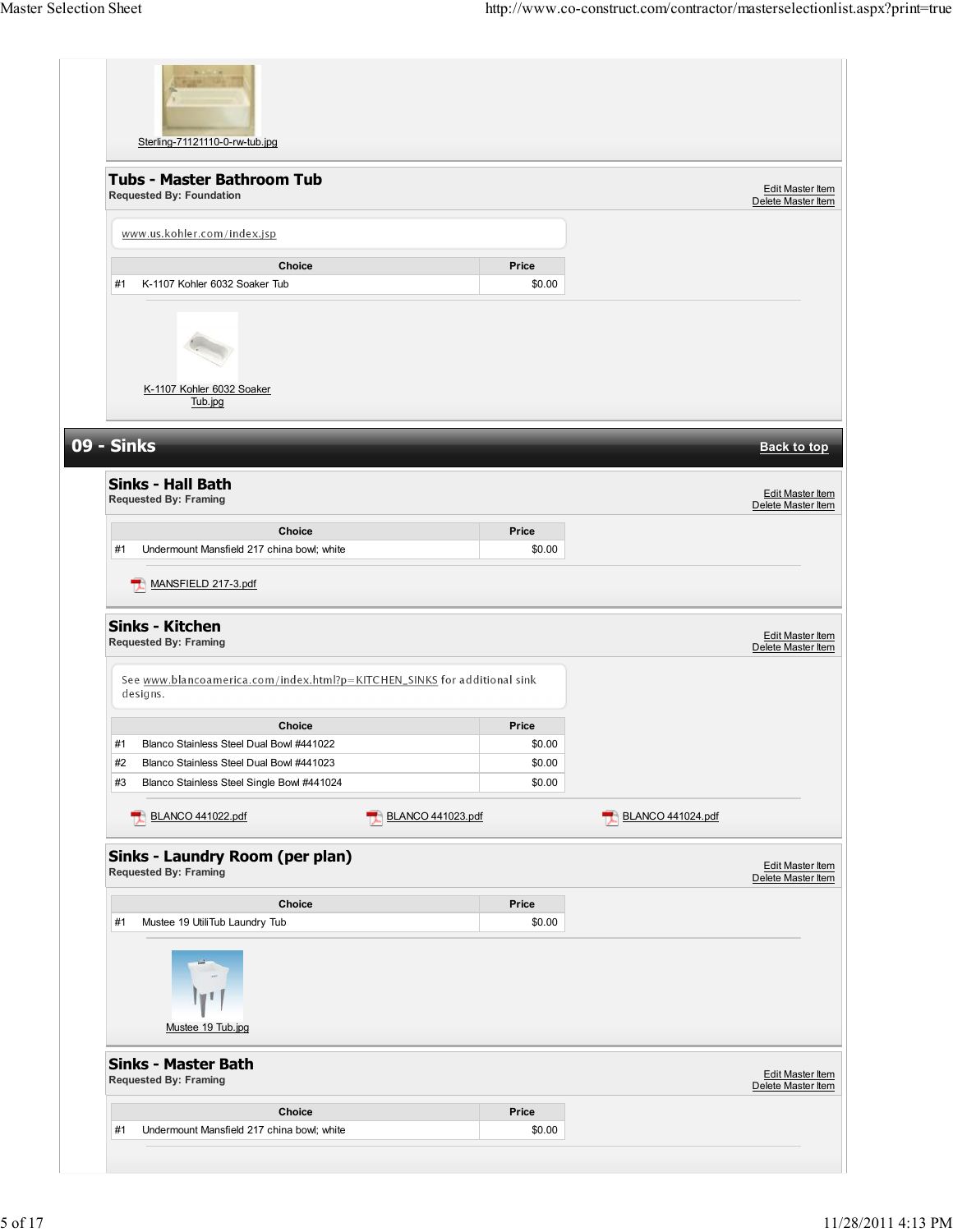| <b>Sinks - Powder Room</b><br><b>Requested By: Framing</b>                |                 | Edit Master Item<br>Delete Master Item                                                  |
|---------------------------------------------------------------------------|-----------------|-----------------------------------------------------------------------------------------|
| www.us.kohler.com/index.jsp                                               |                 |                                                                                         |
| Choice                                                                    | Price           |                                                                                         |
| K-2293-1 Wellworth® pedestal lavatory<br>#1                               | \$0.00          |                                                                                         |
| K-2293-1 Wellworth <sup>®</sup> pedestal<br>lavatory.jpg                  |                 |                                                                                         |
| 10 - Faucets                                                              |                 | <b>Back to top</b>                                                                      |
| <b>Faucets - Hall Bath</b><br><b>Requested By: Framing</b>                |                 | Edit Master Item<br>Delete Master Item                                                  |
| www.us.kohler.com/index.jsp                                               |                 |                                                                                         |
| <b>Choice</b>                                                             | Price           |                                                                                         |
| #1<br>K-10270-4A-BN Kohler Forte Centerset Lav Faucet                     | \$0.00          |                                                                                         |
| K-10270-4A-BN Kohler Forte<br>Centerset Lav Faucet.jpg                    |                 |                                                                                         |
| <b>Faucets - Hall Bath Tub/Shower</b><br><b>Requested By: Framing</b>     |                 |                                                                                         |
| www.us.kohler.com/index.jsp                                               |                 |                                                                                         |
| <b>Choice</b>                                                             | Price           |                                                                                         |
| #1<br>K-T10275-4-BN Kohler Forte Tub Shower Combo Trim                    | \$0.00          |                                                                                         |
| $\blacksquare$<br>K-T10275-4-BN Kohler Forte Tub<br>Shower Combo Trim.jpg |                 |                                                                                         |
| <b>Faucets - Kitchen</b><br><b>Requested By: Framing</b>                  |                 |                                                                                         |
| www.us.kohler.com/index.jsp                                               |                 |                                                                                         |
| Choice<br>K-647-VS Kohler Simplice Pull Down Kit Faucet<br>#1             | Price<br>\$0.00 | Edit Master Item<br>Delete Master Item<br><b>Edit Master Item</b><br>Delete Master Item |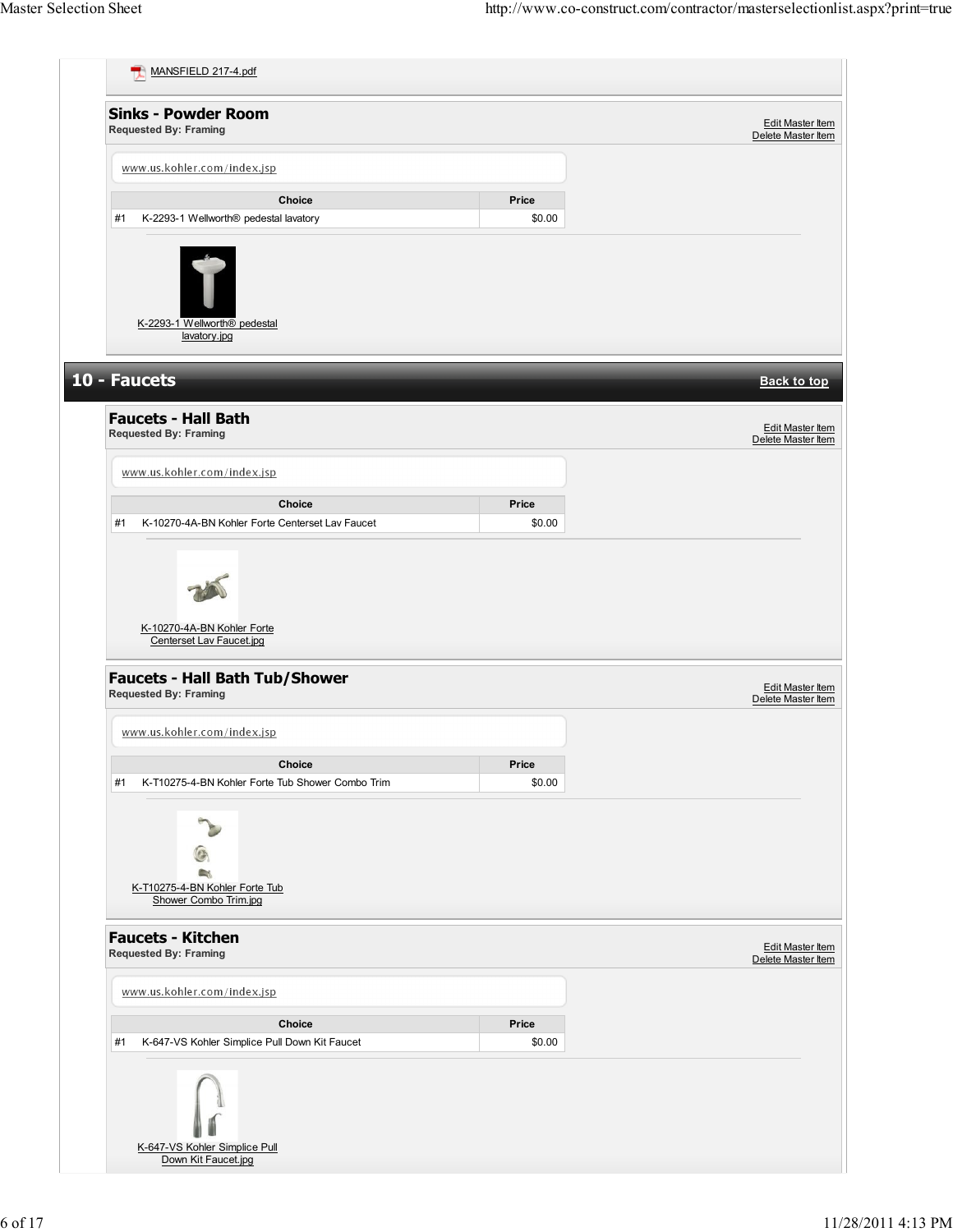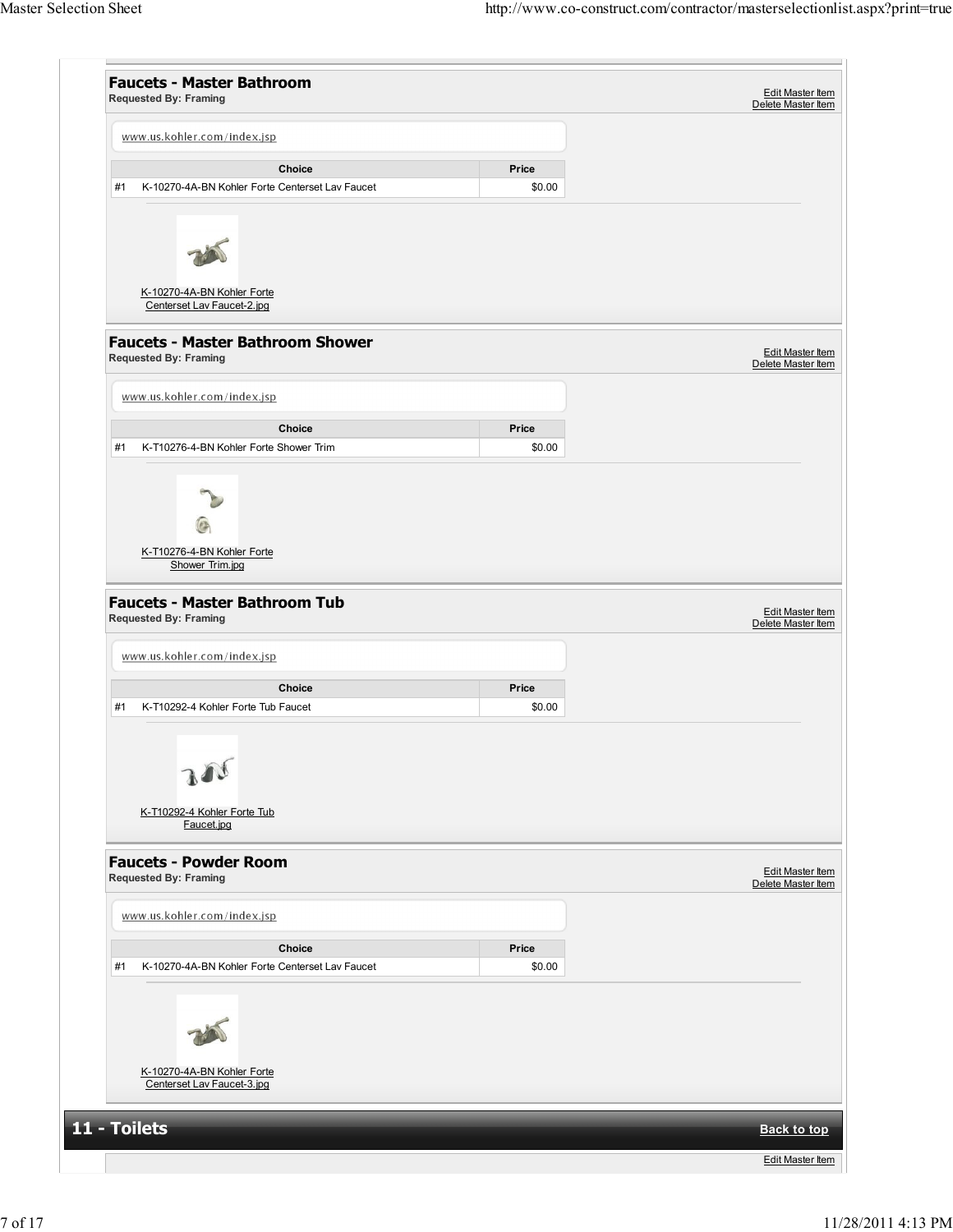| <b>Toilets - Hall Bath</b>                                                                            |                   | Delete Master<br><b>Item</b>                  |
|-------------------------------------------------------------------------------------------------------|-------------------|-----------------------------------------------|
| www.us.kohler.com/index.jsp                                                                           |                   |                                               |
| Choice                                                                                                | Price             |                                               |
| #1<br>K-3978 Kohler Wellworth® elongated 1.6 gpf toilet                                               | \$0.00            |                                               |
| K-3978 Kohler Wellworth®<br>elongated 1.6 gpf toilet.jpg                                              |                   |                                               |
| <b>Toilets - Master Bathroom</b><br><b>Requested By: Framing</b>                                      |                   | <b>Edit Master Item</b><br>Delete Master Item |
| www.us.kohler.com/index.jsp                                                                           |                   |                                               |
| Choice                                                                                                | Price             |                                               |
| K-3978 Kohler Wellworth® elongated 1.6 gpf toilet<br>#1                                               | \$0.00            |                                               |
| K-3978 Kohler Wellworth®<br>elongated 1.6 gpf toilet-2.jpg                                            |                   |                                               |
| <b>Toilets - Powder Room</b><br>Requested By: Rough-in                                                |                   | Edit Master Item<br>Delete Master Item        |
| www.us.kohler.com/index.jsp                                                                           |                   |                                               |
| Choice<br>#1<br>K-3978 Kohler Wellworth® elongated 1.6 gpf toilet                                     | Price<br>\$0.00   |                                               |
| K-3978 Kohler Wellworth®<br>elongated 1.6 gpf toilet-3.jpg                                            |                   |                                               |
| Toilets - Trip Lever, Supply and Valve Kit                                                            |                   | Edit Master Item<br>Delete Master Item        |
| Choice                                                                                                | Price             |                                               |
| #1<br>Polished Chrome                                                                                 | \$0.00            |                                               |
| #2<br><b>Brushed Nickel</b>                                                                           | <b>TBD</b>        |                                               |
| #3<br>Oil Rubbed Bronze                                                                               | <b>TBD</b>        |                                               |
|                                                                                                       |                   |                                               |
| 13 - Light Fixtures<br><b>Lighting - Breakfast Room</b>                                               |                   | <b>Back to top</b>                            |
| Requested By: Rough-in                                                                                |                   | Edit Master Item<br>Delete Master Item        |
| www.capitallightingfixture.com                                                                        |                   |                                               |
|                                                                                                       |                   |                                               |
| Choice                                                                                                | Price             |                                               |
| #1<br>Capital 4027MN Towne & Country 3 Light Pendant Matte Nickel<br>#2<br>3027BB by Capital Lighting | \$0.00<br>\$45.00 |                                               |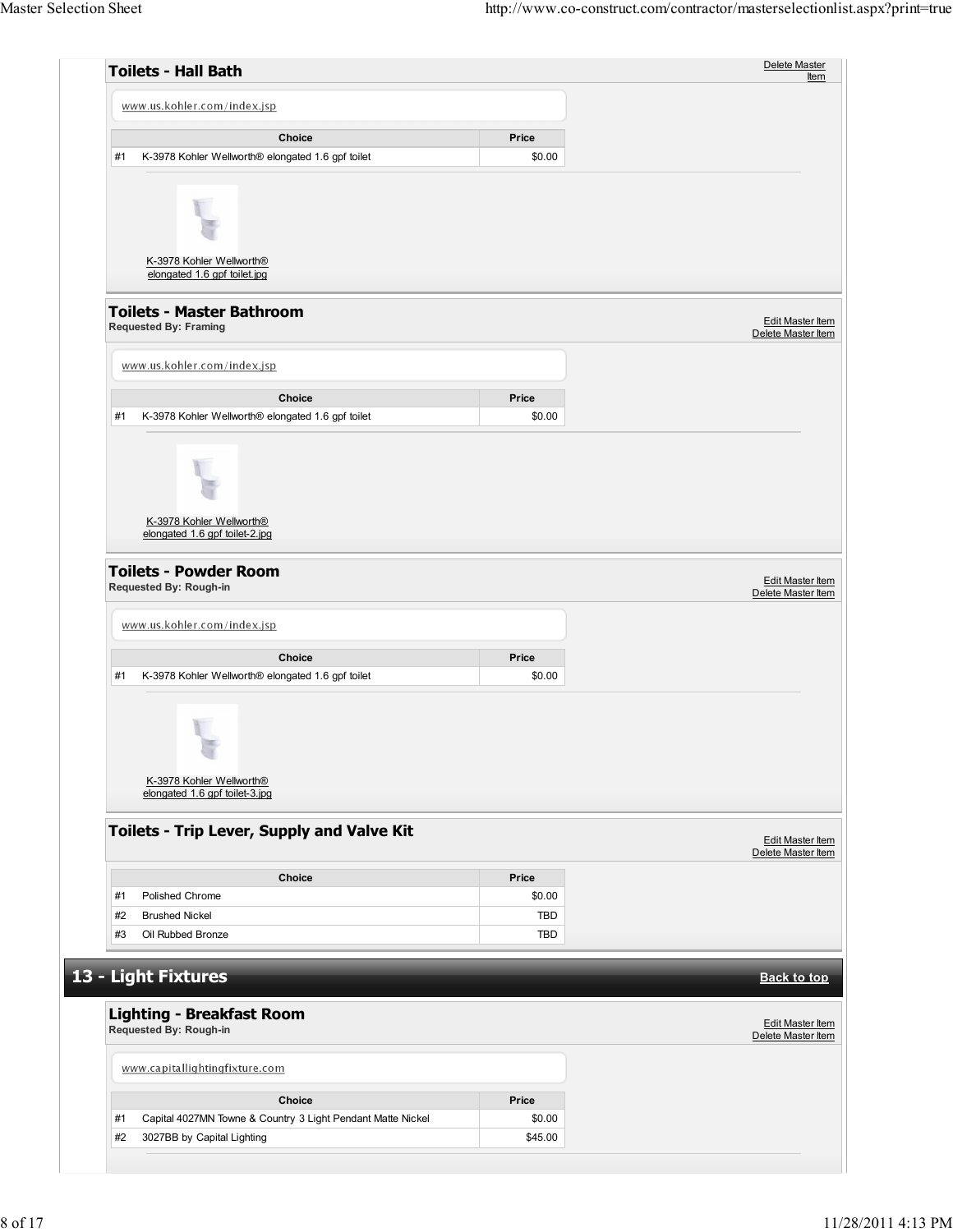| Capital 4027MN Towne &<br>Country 3 Light Pendant Matte<br>Breakfast - Capital 3027BB.jpg<br>Nickel.jpg                  |                   |                                               |
|--------------------------------------------------------------------------------------------------------------------------|-------------------|-----------------------------------------------|
| <b>Lighting - Ceiling Flush Mount</b><br>Requested By: Rough-in                                                          |                   | Edit Master Item<br>Delete Master Item        |
| www.capitallightingfixture.com                                                                                           |                   |                                               |
| Choice                                                                                                                   | Price             |                                               |
| Capital 2323MN Flush Mount 2 Light Ceiling Fixture 12.5 inch Matte<br>#1<br>Nickel                                       | \$0.00            |                                               |
| 2743BB by Capital Lighting<br>#2                                                                                         | \$60.00           |                                               |
| Capital 2323MN Flush Mount 2<br>Light Ceiling Fixture 12.5 inch<br>Ceiling - Capital 2743BB.jpg<br>Matte Nickel.jpg      |                   |                                               |
| <b>Lighting - Dining Room</b><br>Requested By: Rough-in                                                                  |                   | Edit Master Item<br>Delete Master Item        |
| www.capitallightingfixture.com                                                                                           |                   |                                               |
| <b>Choice</b>                                                                                                            | Price             |                                               |
| Capital 4025MN-114 Towne & Country 5 Light Chandelier Matte Nickel<br>#1<br>#2<br>3024BB-251 Capital Lighting            | \$0.00<br>\$75.00 |                                               |
| Capital 4025MN-114 Towne &<br>Dining Room - Capital 3024BB-<br>Country 5 Light Chandelier Matte<br>251.jpg<br>Nickel.jpg |                   |                                               |
| Lighting - Exterior (# per plan)<br>Requested By: Rough-in                                                               |                   | <b>Edit Master Item</b><br>Delete Master Item |
| 8762-166 Front; 8761-166 Rear by Minka Lighting                                                                          |                   |                                               |
| Choice                                                                                                                   | Price             |                                               |
| #1<br>Exterior - 8761-166 clear by Minka<br>Exterior - 8761-166 clear by<br>Minka.jpg                                    | \$0.00            |                                               |
| <b>Lighting - Foyer</b>                                                                                                  |                   | Edit Master Item<br>Delete Master Item        |
| Requested By: Rough-in                                                                                                   |                   |                                               |
| www.capitallightingfixture.com                                                                                           |                   |                                               |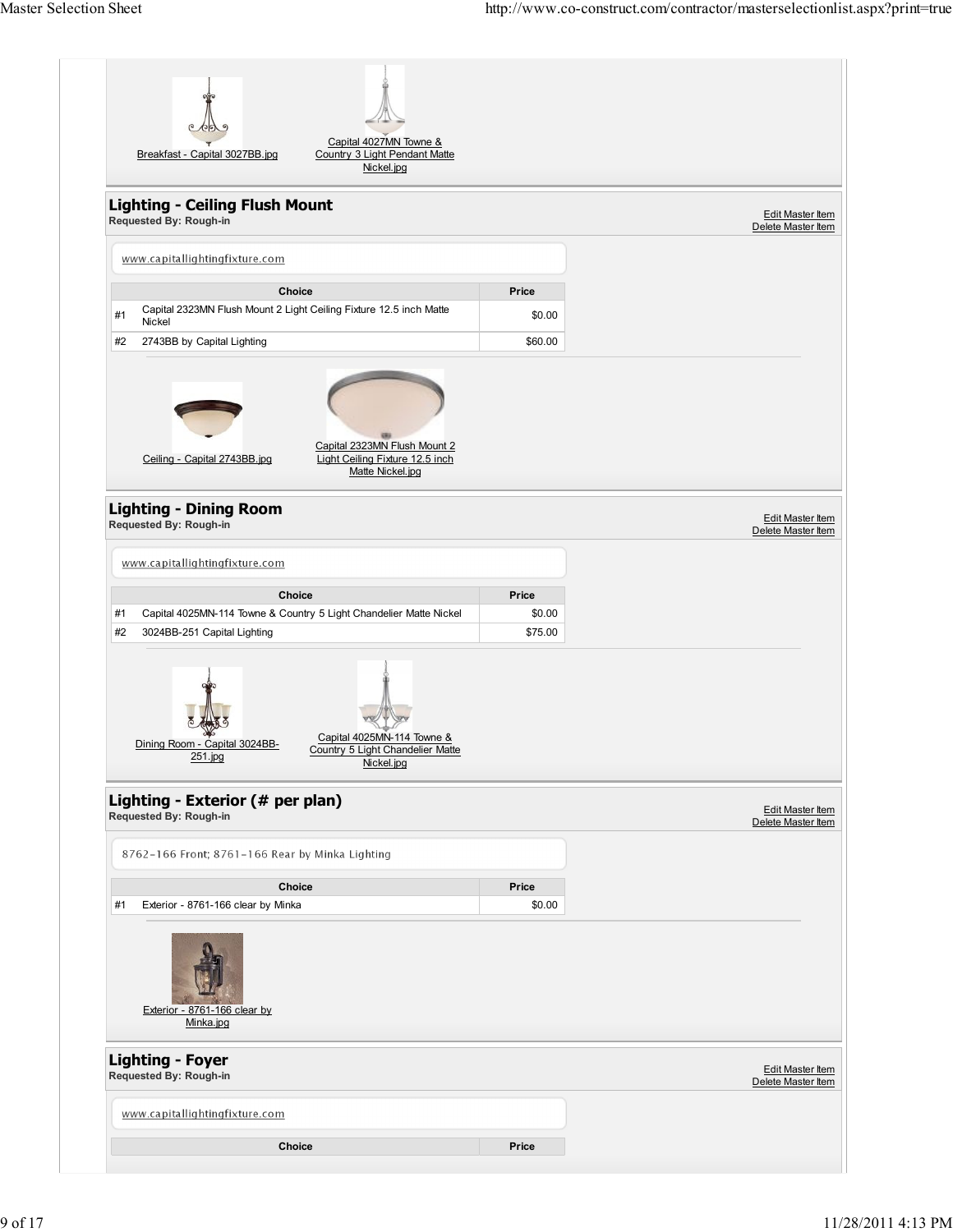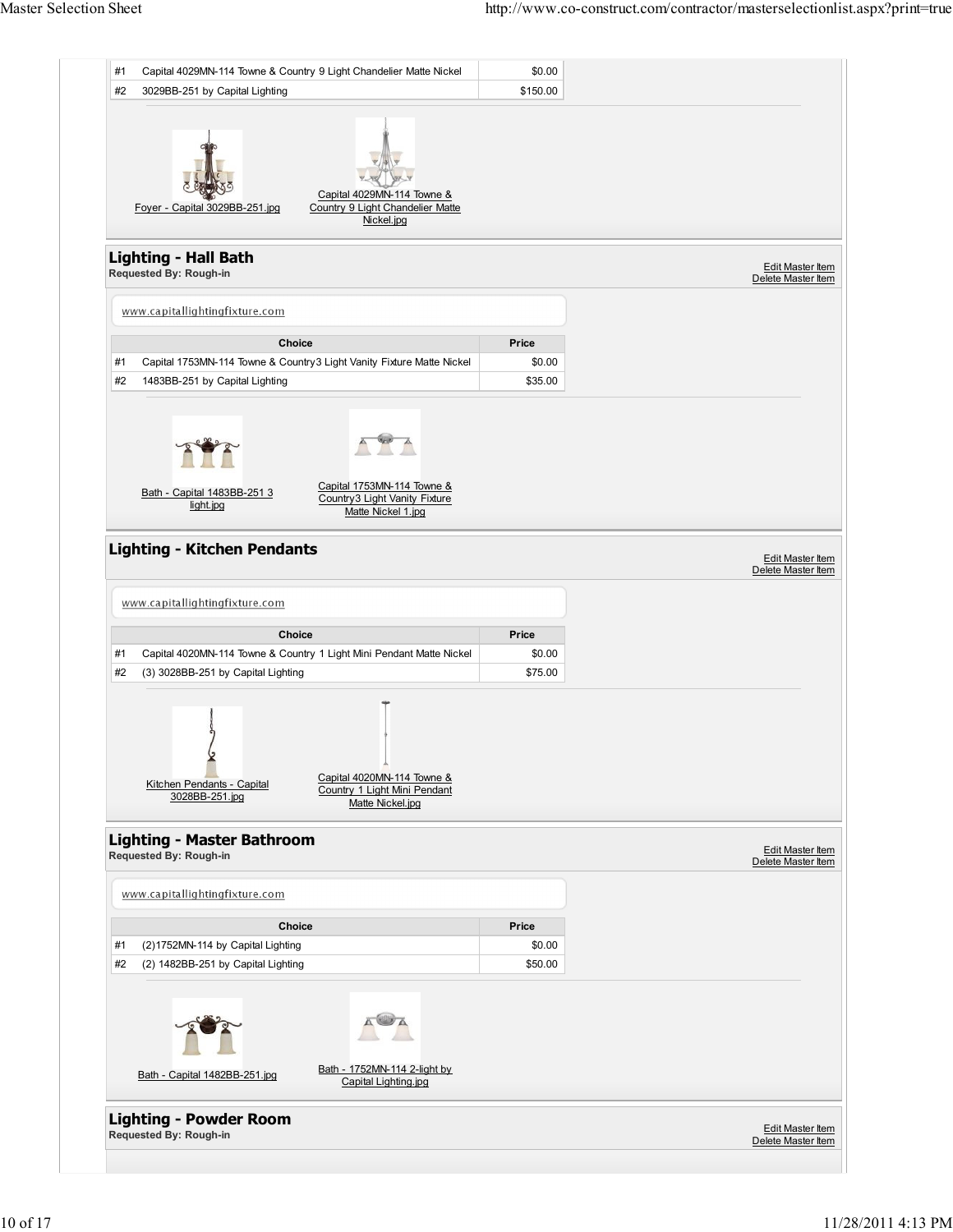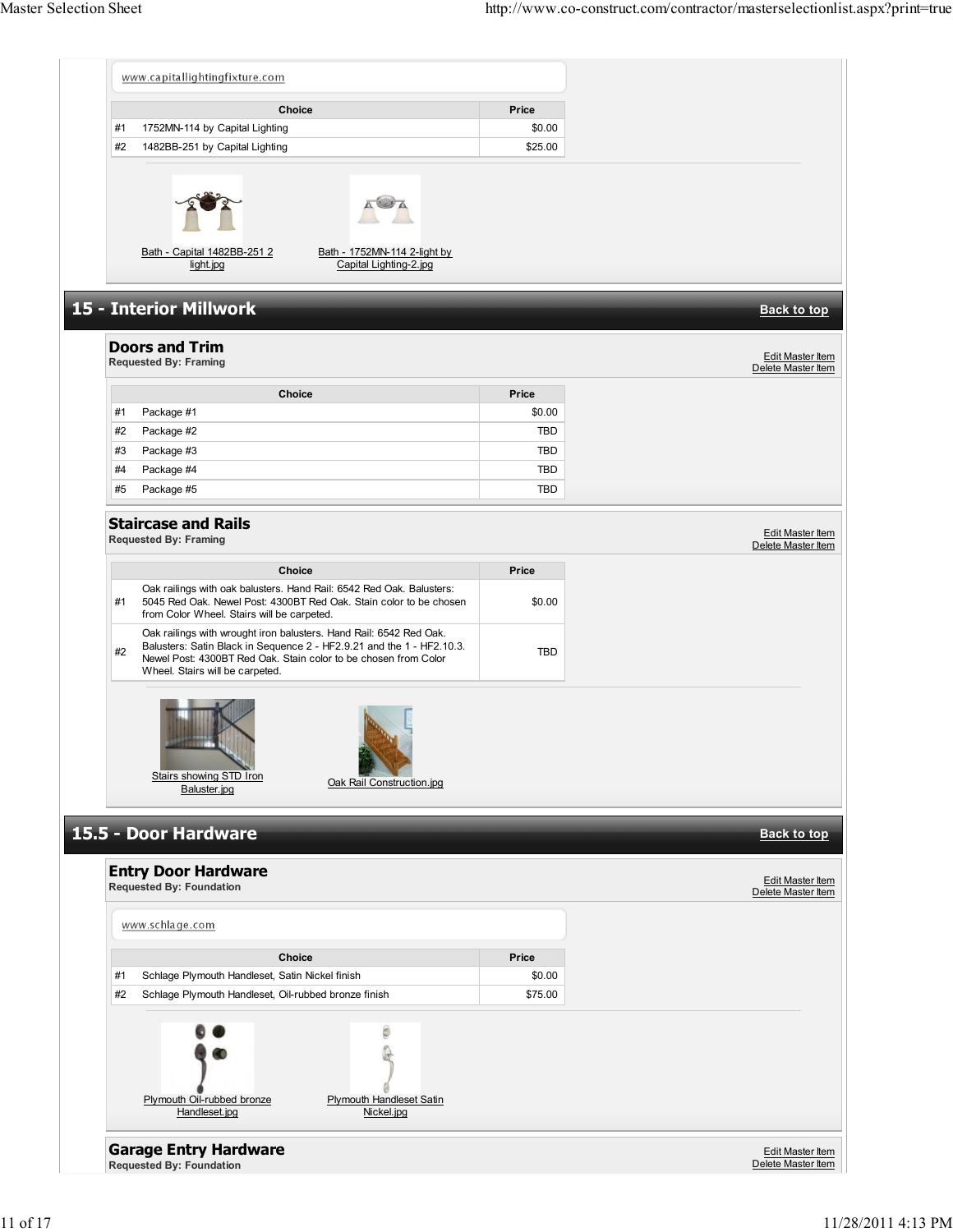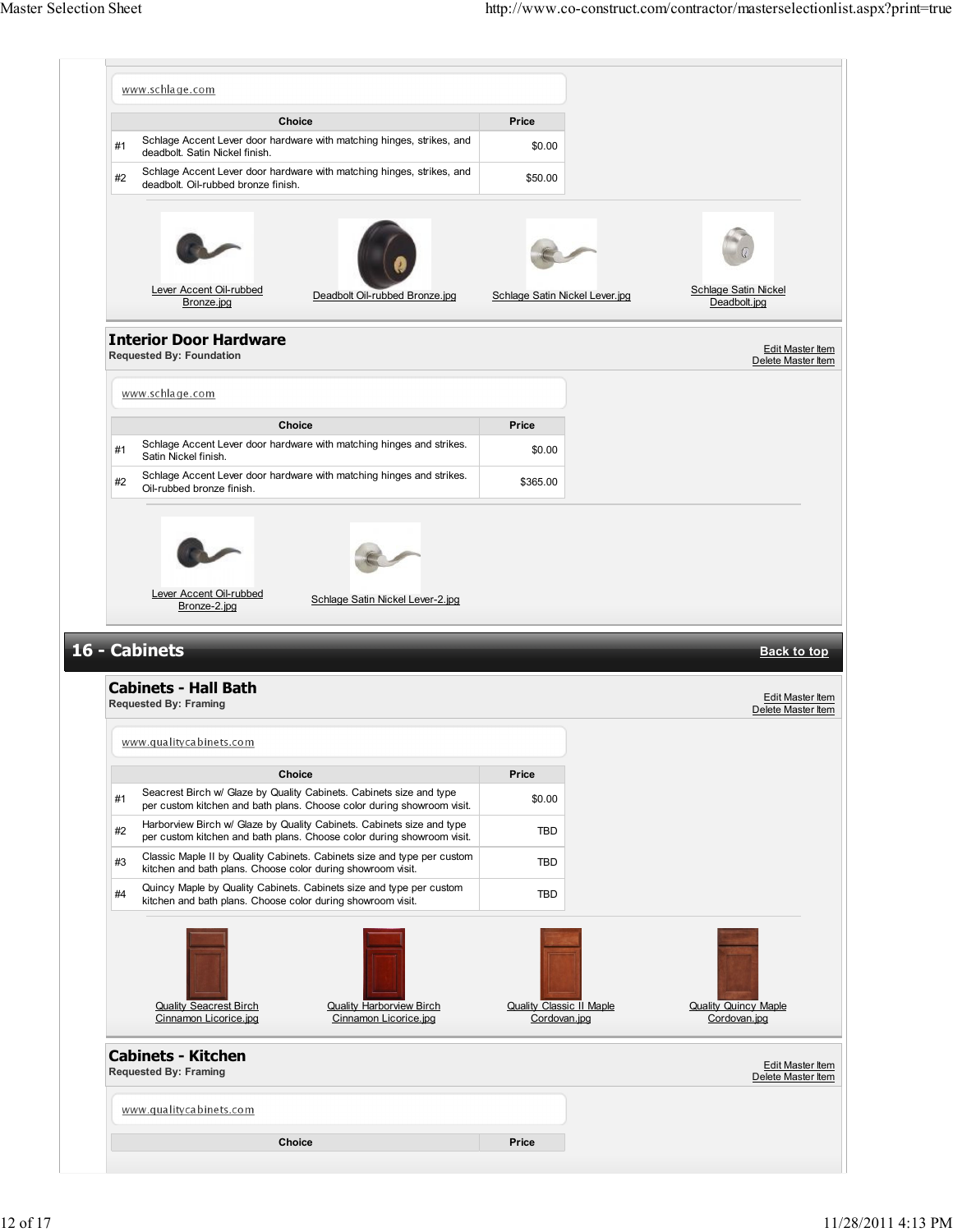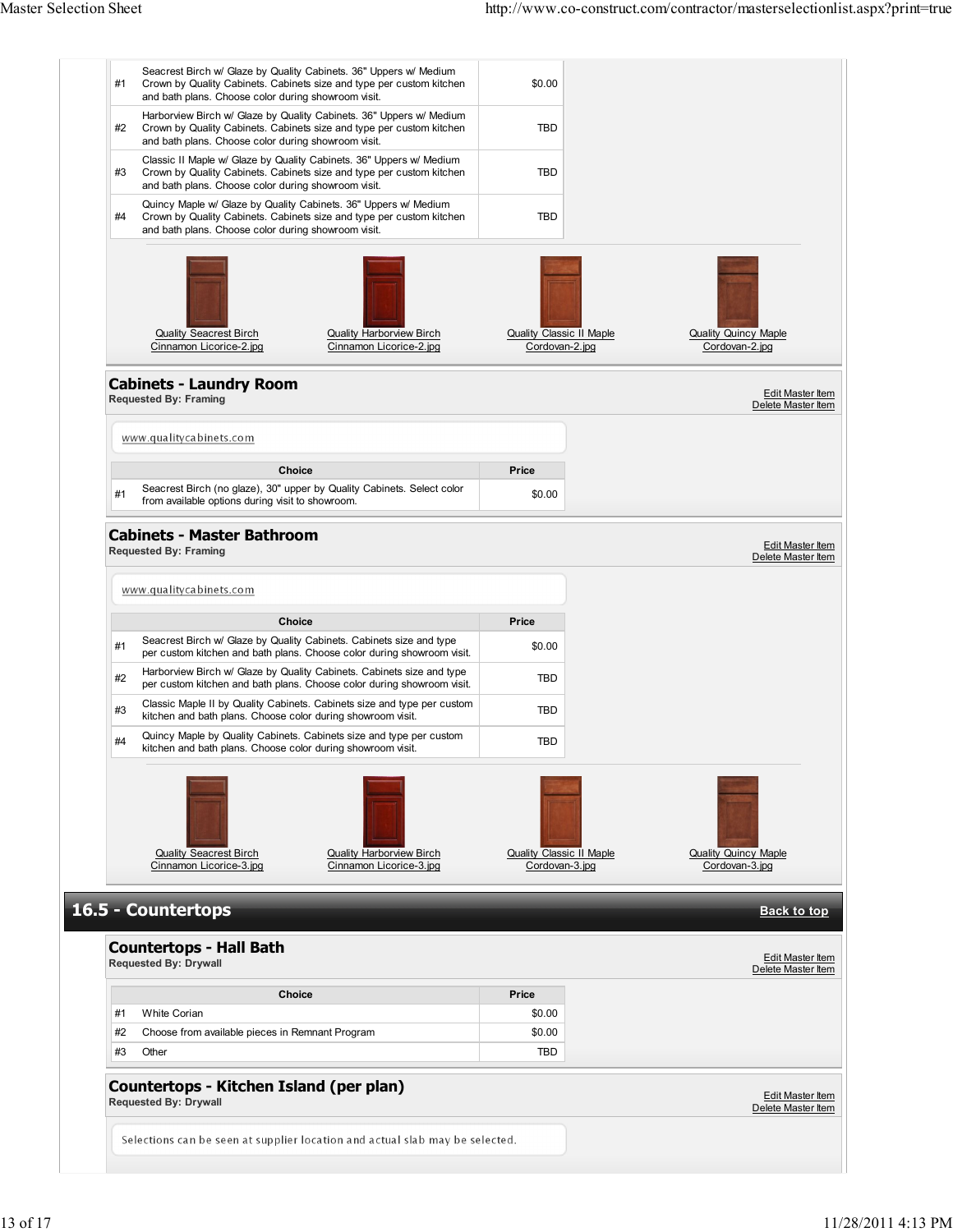| Choice                                                                                       |                 |                                               |
|----------------------------------------------------------------------------------------------|-----------------|-----------------------------------------------|
| Granite from KF Walter Homes STD program.<br>#1                                              | Price<br>\$0.00 |                                               |
|                                                                                              |                 |                                               |
| #2<br>Other                                                                                  | <b>TBD</b>      |                                               |
| <b>Countertops - Kitchen Main</b>                                                            |                 |                                               |
| Requested By: Drywall                                                                        |                 | Edit Master Item<br>Delete Master Item        |
| Selections can be seen at supplier location and actual slab may be selected.                 |                 |                                               |
| Choice                                                                                       | Price           |                                               |
| Granite from KF Walter Homes STD program.<br>#1                                              | \$0.00          |                                               |
| #2<br>Other                                                                                  | <b>TBD</b>      |                                               |
| <b>Countertops - Master Bathroom</b><br><b>Requested By: Drywall</b>                         |                 | <b>Edit Master Item</b><br>Delete Master Item |
| <b>Choice</b>                                                                                | Price           |                                               |
| White Corian<br>#1                                                                           | \$0.00          |                                               |
| #2<br>Choose from available pieces in Remnant Program                                        | \$0.00          |                                               |
| #3<br>Other                                                                                  | <b>TBD</b>      |                                               |
|                                                                                              |                 |                                               |
| 17 - Appliances                                                                              |                 | <b>Back to top</b>                            |
| <b>Dishwasher</b><br><b>Requested By: Framing</b>                                            |                 | Edit Master Item                              |
|                                                                                              |                 | Delete Master Item                            |
| www.frigidaire.com                                                                           |                 |                                               |
|                                                                                              |                 |                                               |
|                                                                                              |                 |                                               |
| <b>Choice</b><br>Bosch Ascenta Integra Series SHX4AP0 Dishwasher<br>#1                       | Price<br>\$0.00 |                                               |
| <b>Bosch Ascenta Integra Series</b>                                                          |                 |                                               |
| SHX4AP0 Dishwasher.jpg<br><b>Microwave</b>                                                   |                 |                                               |
| <b>Requested By: Framing</b>                                                                 |                 |                                               |
| www.frigidaire.com                                                                           |                 |                                               |
|                                                                                              |                 |                                               |
| Choice<br>SHARP KB-6002LS 30" Micro Drawer<br>#1                                             | Price           |                                               |
|                                                                                              | \$0.00          | Edit Master Item<br>Delete Master Item        |
| SHARP KB-6002LS.jpg                                                                          |                 |                                               |
|                                                                                              |                 |                                               |
| Range<br><b>Requested By: Framing</b>                                                        |                 |                                               |
| www.frigidaire.com                                                                           |                 |                                               |
| Choice                                                                                       | Price           | Edit Master Item<br>Delete Master Item        |
| FPGF3685LS Frigidaire Professional 36 inch Freestanding Gas Range -<br>#1<br>Stainless Steel | \$0.00          |                                               |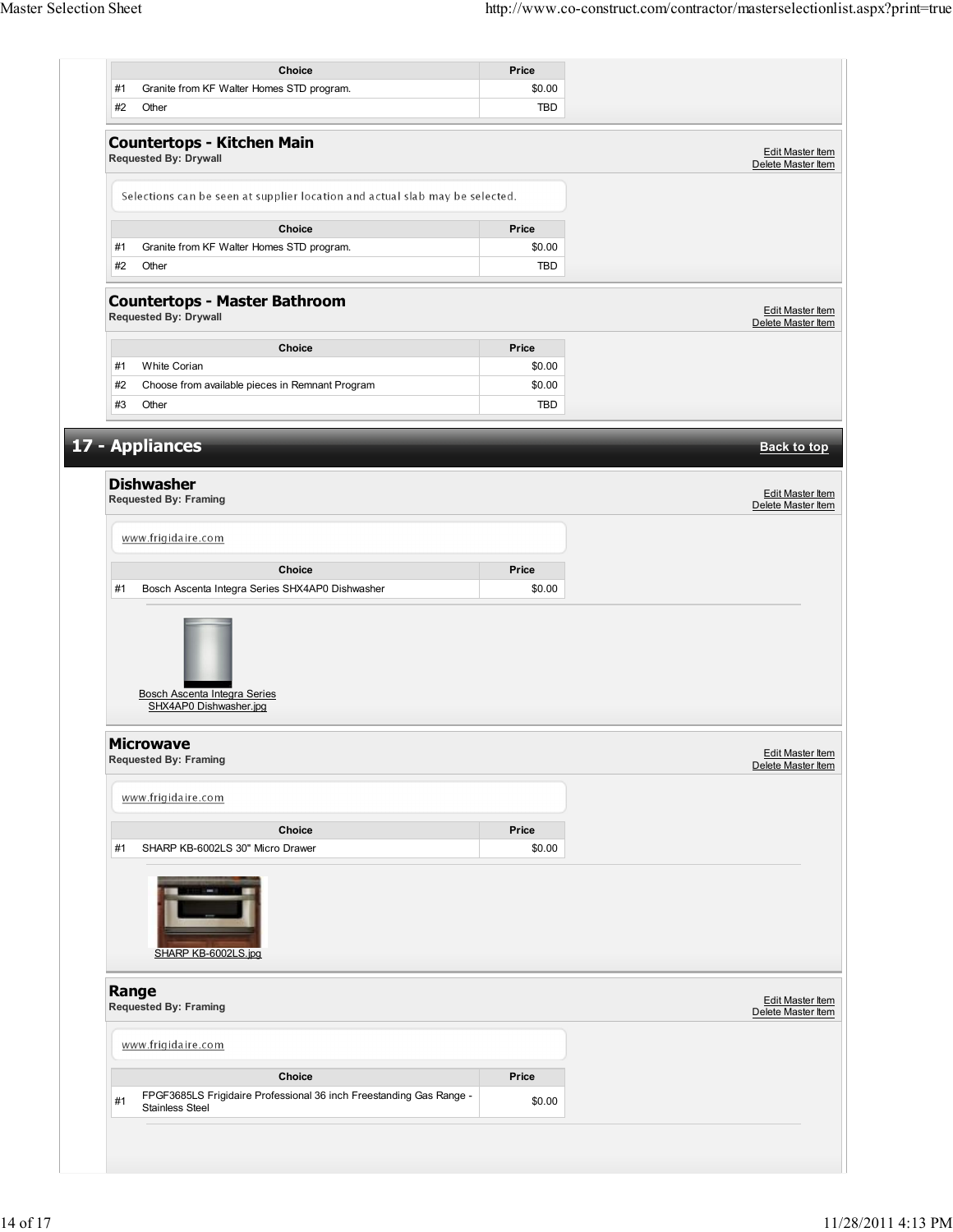|        | Edit Master Item<br>Delete Master Item                                                  |
|--------|-----------------------------------------------------------------------------------------|
|        |                                                                                         |
| Price  |                                                                                         |
| \$0.00 |                                                                                         |
|        |                                                                                         |
|        |                                                                                         |
|        |                                                                                         |
|        |                                                                                         |
|        |                                                                                         |
|        |                                                                                         |
|        | <b>Back to top</b>                                                                      |
|        |                                                                                         |
|        | Edit Master Item<br>Delete Master Item                                                  |
| Price  |                                                                                         |
| \$0.00 |                                                                                         |
|        |                                                                                         |
|        | <b>Edit Master Item</b><br>Delete Master Item                                           |
|        |                                                                                         |
|        |                                                                                         |
| \$0.00 |                                                                                         |
|        |                                                                                         |
|        |                                                                                         |
| Price  |                                                                                         |
| \$0.00 |                                                                                         |
|        |                                                                                         |
|        |                                                                                         |
|        |                                                                                         |
| Price  |                                                                                         |
| \$0.00 | <b>Edit Master Item</b><br>Delete Master Item<br>Edit Master Item<br>Delete Master Item |
|        |                                                                                         |
| Price  |                                                                                         |
| \$0.00 | Edit Master Item<br>Delete Master Item                                                  |
|        |                                                                                         |
|        | <b>Edit Master Item</b><br>Delete Master Item                                           |
|        | Price                                                                                   |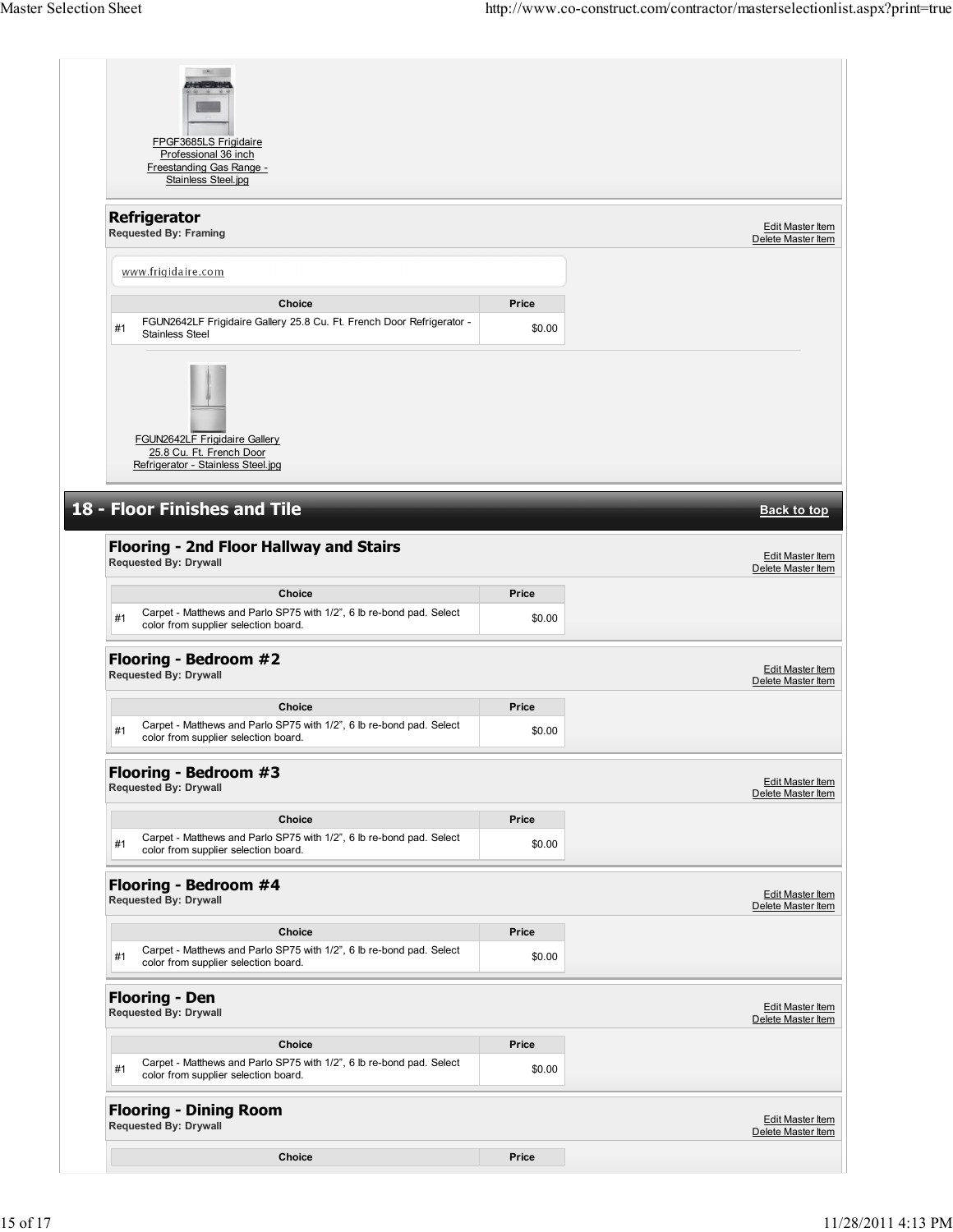| <b>Choice</b><br>Choice to be entered                                                                                       | \$0.00 |                                        |
|-----------------------------------------------------------------------------------------------------------------------------|--------|----------------------------------------|
|                                                                                                                             |        |                                        |
|                                                                                                                             | Price  |                                        |
| Choose from tile selections on hand with Peko tile per KF Walter Homes STD<br>program.                                      |        |                                        |
| <b>Flooring - Master Bathroom</b><br>Requested By: Rough-in                                                                 |        | Edit Master Item<br>Delete Master Item |
| Carpet - Matthews and Parlo SP75 with 1/2", 6 lb re-bond pad. Select<br>#1<br>color from supplier selection board.          | \$0.00 |                                        |
| <b>Choice</b>                                                                                                               | Price  |                                        |
| <b>Flooring - Living Room</b><br><b>Requested By: Drywall</b>                                                               |        | Edit Master Item<br>Delete Master Item |
| Choice to be entered                                                                                                        | \$0.00 |                                        |
| Choose from tile selections on hand with Peko tile per KF Walter Homes STD<br>program.<br>Choice                            | Price  |                                        |
| Flooring - Laundry Room/Mudroom (per plan)<br>Requested By: Rough-in                                                        |        | Edit Master Item<br>Delete Master Item |
| 2 1/4" x 3/4" site-finished, solid oak flooring. Installed perpendicular to<br>#1<br>joists. Select stain from color wheel. | \$0.00 |                                        |
| Choice                                                                                                                      | Price  |                                        |
| www.woodfloors.org                                                                                                          |        |                                        |
| <b>Flooring - Kitchen</b><br>Requested By: Rough-in                                                                         |        | Edit Master Item<br>Delete Master Item |
| Choice to be entered                                                                                                        | \$0.00 |                                        |
| program.<br><b>Choice</b>                                                                                                   | Price  |                                        |
| Choose from tile selections on hand with Peko tile per KF Walter Homes STD                                                  |        |                                        |
| <b>Flooring - Hall Bath</b><br>Requested By: Rough-in                                                                       |        | Edit Master Item<br>Delete Master Item |
| 2 1/4" x 3/4" site-finished, solid oak flooring. Installed perpendicular to<br>#1<br>joists. Select stain from color wheel. | \$0.00 |                                        |
| <b>Choice</b>                                                                                                               | Price  |                                        |
| www.woodfloors.org                                                                                                          |        |                                        |
| <b>Flooring - Foyer and Extended Foyer</b><br>Requested By: Rough-in                                                        |        | Edit Master Item<br>Delete Master Item |
| 2 1/4" x 3/4" site-finished, solid oak flooring. Installed perpendicular to<br>#1<br>joists. Select stain from color wheel. | \$0.00 |                                        |
| <b>Choice</b>                                                                                                               | Price  |                                        |
| www.woodfloors.org                                                                                                          |        |                                        |
| <b>Flooring - Family Room</b><br><b>Requested By: Drywall</b>                                                               |        | Edit Master Item<br>Delete Master Item |
| #1<br>color from supplier selection board.                                                                                  | \$0.00 |                                        |
| Carpet - Matthews and Parlo SP75 with 1/2", 6 lb re-bond pad. Select                                                        |        |                                        |